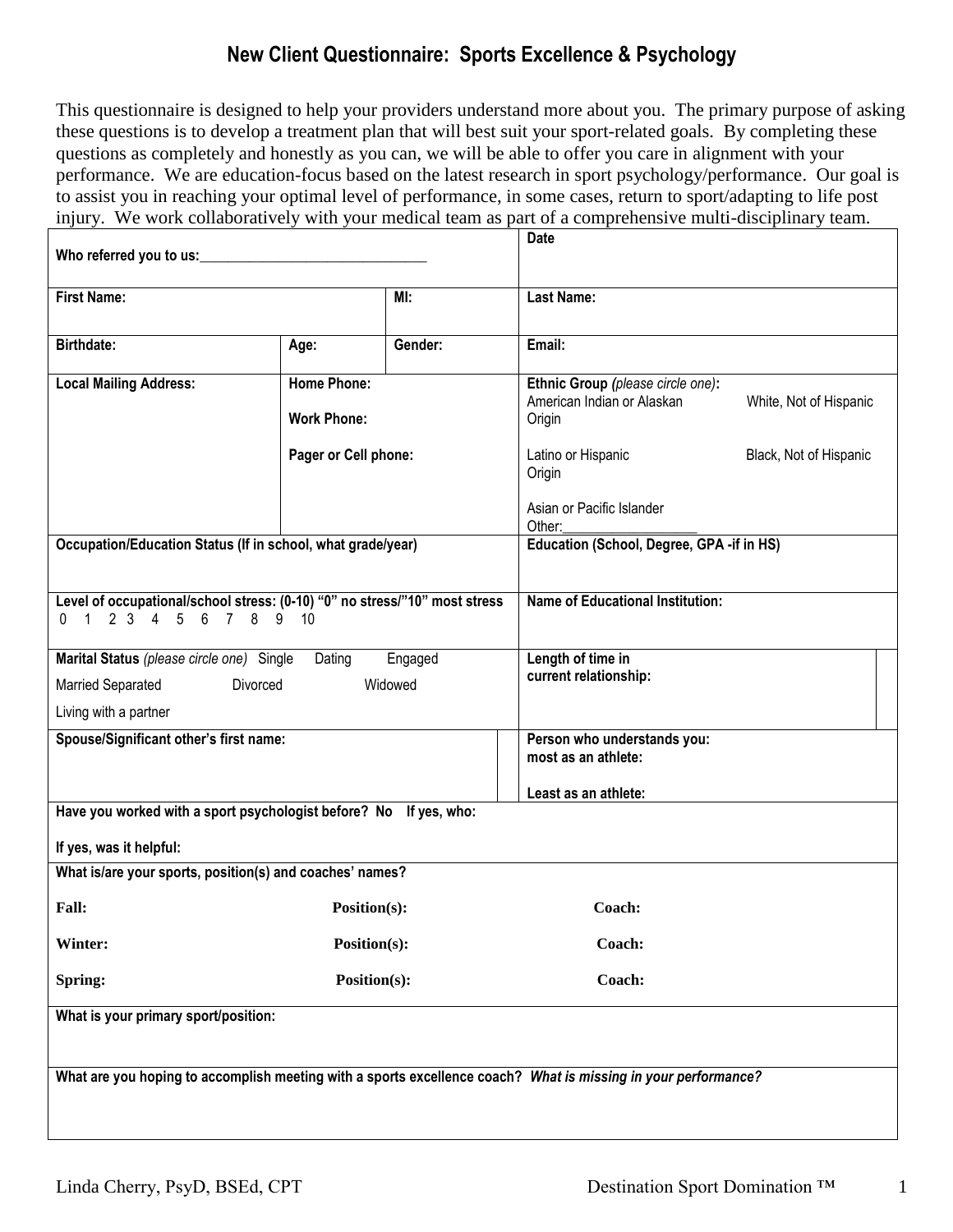## **What is your current training/practice schedule?**

| <b>Sunday</b> | <b>Monday</b> | <b>Tuesday</b> | Wednesday | <b>Thursday</b> | Friday | <b>Saturday</b> |
|---------------|---------------|----------------|-----------|-----------------|--------|-----------------|
|               |               |                |           |                 |        |                 |
|               |               |                |           |                 |        |                 |
|               |               |                |           |                 |        |                 |
|               |               |                |           |                 |        |                 |
|               |               |                |           |                 |        |                 |

## **Are you ok with me attending a practice? Yes or No**

# **Sports Excellence**

## **MENTAL PREPARATION**

| Do you engage in any pre-competition mental preparation to enhance performance? No Yes: |  |  |
|-----------------------------------------------------------------------------------------|--|--|
|                                                                                         |  |  |

| ,我们也不会有什么。""我们的人,我们也不会有什么?""我们的人,我们也不会有什么?""我们的人,我们也不会有什么?""我们的人,我们也不会有什么?""我们的人  |
|-----------------------------------------------------------------------------------|
|                                                                                   |
|                                                                                   |
| Do you keep any type of training log to track progress/goals ____________________ |

\_\_\_\_\_\_\_\_\_\_\_\_\_\_\_\_\_\_\_\_\_\_\_\_\_\_\_\_\_\_\_\_\_\_\_\_\_\_\_\_\_\_\_\_\_\_\_\_\_\_\_\_\_\_\_\_\_\_\_\_\_\_\_\_\_\_\_\_\_\_\_\_\_\_\_\_\_\_\_\_\_\_\_\_\_\_\_\_\_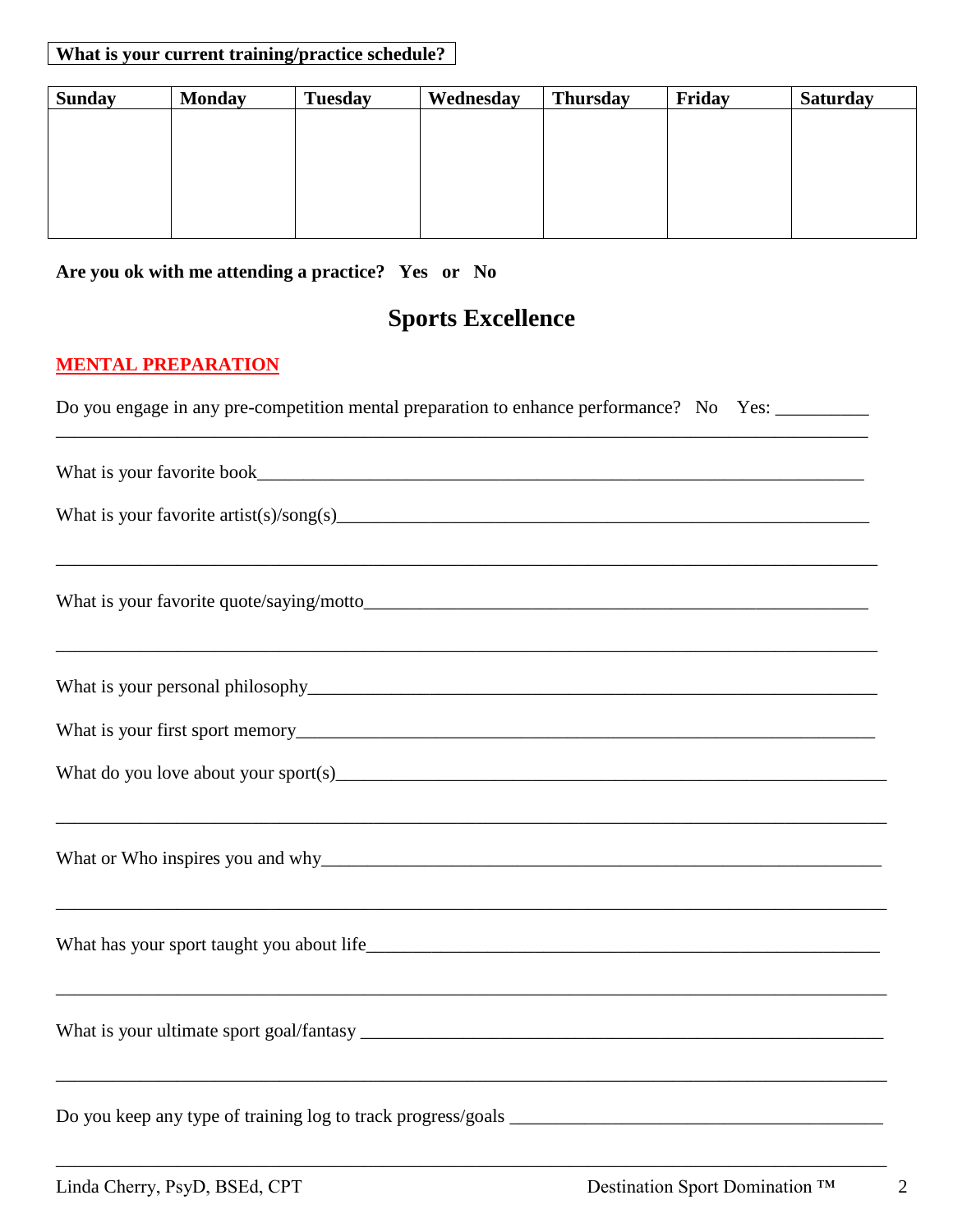Sometimes other areas of life can impact athletic performance. Please review the following and endorse those that may affect your attention/performance:

| Academic Performance              | Difficulty getting along with teammates |
|-----------------------------------|-----------------------------------------|
| <b>Athletic Performance</b>       | Difficulty getting along with coaches   |
| Negative Body Image               | Difficulty with social situations       |
| Low Self-Esteem                   | Phobias/Fears                           |
| <b>Mood Swings</b>                | Loneliness                              |
| Panic Attacks/Anxiety             | Grief/Loss                              |
| <b>Recurring Thoughts</b>         | <b>Memory Problems</b>                  |
| Impulsiveness                     | Legal Problems                          |
| Hopelessness or Depression        | Fatigue                                 |
| Anger/Aggression/Easily Irritable | <b>Family Problems</b>                  |
| Elevated mood, easily excited     | Substance misuse (non prescribed)       |
| Racial or ethnic issues           | Alcohol misuse                          |
| Coping with prejudice             | Abuse: Emotional, Physical or Sexual    |
| Shyness around others             | Self-Harm (cutting, etc.)               |
| <b>Eating Issues</b>              | Sexual Identity/Orientation             |

**Please rank order the top 4 symptoms checked above by priority and severity: (#1 most pressing concern, #2 moderately pressing concern, etc. to lesser extent)**

**1. 4. 2. 5.** 

**After a team/individual loss or disappointing athletic performance, how are you affected and how long do you stay negatively affected? What do you do to recollect your focus?**

**Is there any additional information about your mental functioning you believe to be relevant to your athletic performance, positive or negative:** 

#### **PHYSICAL PREPARATION**

At times, medical issues can impact sports performance. Please review the questions below and respond with honesty and openness:

| How many hours do you sleep per night, on average:                                                                                                                      |        |         |           |          |        |          |  |
|-------------------------------------------------------------------------------------------------------------------------------------------------------------------------|--------|---------|-----------|----------|--------|----------|--|
| Sunday                                                                                                                                                                  | Monday | Tuesday | Wednesday | Thursday | Friday | Saturday |  |
|                                                                                                                                                                         |        |         |           |          |        |          |  |
| Do you have any problems sleeping: Falling Asleep<br><b>Staying Asleep</b><br>Early Morning Awakening<br>Comments:                                                      |        |         |           |          |        |          |  |
| What would you rate your average level of energy on a daily basis:<br>Sometimes Tired/Fatigued<br>Often Tired/Fatigue<br>Rarely Tired/Fatigued<br>Always Tired<br>Great |        |         |           |          |        |          |  |
| If "often" or "always," how long has this been going on?                                                                                                                |        |         |           |          |        |          |  |
| Destination Sport Domination <sup>TM</sup><br>Linda Cherry, PsyD, BSEd, CPT<br>3                                                                                        |        |         |           |          |        |          |  |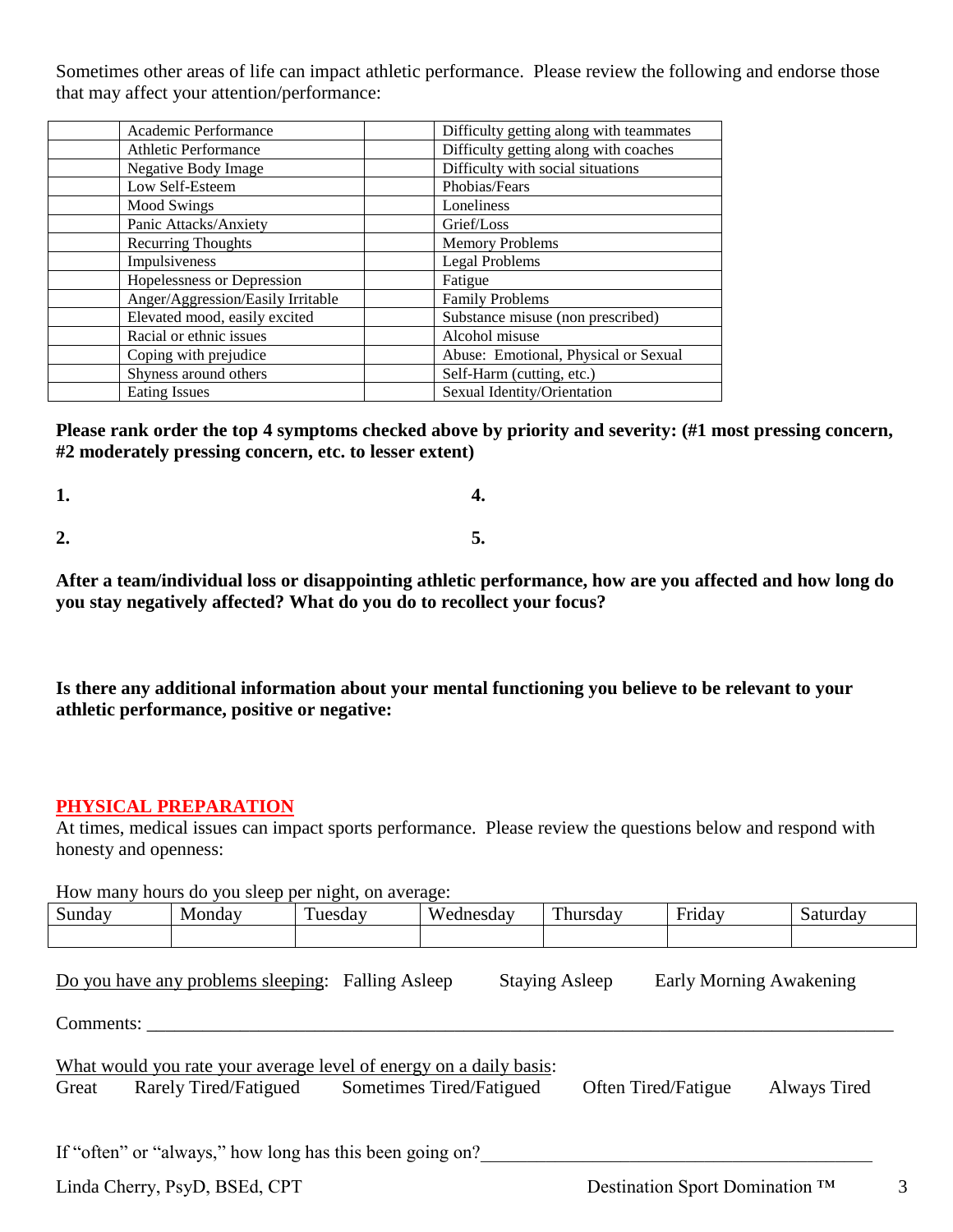#### **MEDICAL HISTORY**

\_\_\_\_\_\_\_\_\_\_\_\_\_\_\_\_\_\_\_\_\_\_\_\_\_\_\_\_\_\_\_\_\_\_\_\_\_\_\_\_\_\_\_\_\_\_\_\_\_\_\_\_\_\_\_\_\_\_\_\_\_\_\_\_\_\_\_\_\_\_\_\_\_\_\_\_\_\_\_\_\_\_\_\_\_\_\_\_

Are you currently seeing a physician for a medical condition? No or yes: \_\_\_\_\_\_\_\_\_\_\_\_\_\_\_\_\_\_\_\_\_\_\_\_\_\_\_\_\_

Are you currently seeing a physical therapist (PT) for treatment? No or yes: \_\_\_\_\_\_\_\_\_\_\_\_\_\_\_\_\_\_\_\_\_\_\_\_\_\_\_

#### **INJURY HISTORY**

| <b>Date</b> | <b>Injury</b> | <b>Duration</b> | <b>Treatment</b> | <b>Comments</b> |
|-------------|---------------|-----------------|------------------|-----------------|
|             |               |                 |                  |                 |
|             |               |                 |                  |                 |
|             |               |                 |                  |                 |
|             |               |                 |                  |                 |
|             |               |                 |                  |                 |

\_\_\_\_\_\_\_\_\_\_\_\_\_\_\_\_\_\_\_\_\_\_\_\_\_\_\_\_\_\_\_\_\_\_\_\_\_\_\_\_\_\_\_\_\_\_\_\_\_\_\_\_\_\_\_\_\_\_\_\_\_\_\_\_\_\_\_\_\_\_\_\_\_\_\_\_\_\_\_\_\_\_\_\_\_\_\_

\_\_\_\_\_\_\_\_\_\_\_\_\_\_\_\_\_\_\_\_\_\_\_\_\_\_\_\_\_\_\_\_\_\_\_\_\_\_\_\_\_\_\_\_\_\_\_\_\_\_\_\_\_\_\_\_\_\_\_\_\_\_\_\_\_\_\_\_\_\_\_\_\_\_\_\_\_\_\_\_\_\_\_\_\_\_\_\_

| Do you consider yourself injury prone? No Yes, Comments: |  |  |
|----------------------------------------------------------|--|--|
|----------------------------------------------------------|--|--|

When injured, do you consider yourself: Resilient or Devastated? Comments: \_\_\_\_\_\_\_\_\_\_\_\_\_\_\_\_\_\_\_\_\_\_\_\_\_\_\_\_\_\_\_\_\_\_\_

#### **MEDICAL CONDITIONS**

Please check the medical problems/conditions or treatments that **apply to you now or in the past.**

| Diabetes                      | Problems digesting food  | Tuberculosis         |
|-------------------------------|--------------------------|----------------------|
| Asthma                        | Irritable bowel syndrome | Mononucleosis        |
| Other breathing problems      | Headaches                | Urinary problems     |
| Anemia (low iron or ferritin) | Cystic Fibrosis          | AIDS or HIV positive |
| Vitamin D deficiency          | Cancer                   | Sickle Cell Disease  |
| <b>High Blood Pressure</b>    | Seizures                 | Other:               |
| Irregular Heart Beat          | Other:                   | Other:               |

#### **PHYSICAL SYMPTOMS**

Please check the physical symptoms that have been a problem for you over the past month, if uniquely in performance put "P"

| Dry mouth         | Tics/Twitches        | Fainting or dizzy spells     |
|-------------------|----------------------|------------------------------|
| Constipation      | Chest pain           | Swollen ankles               |
| Fatigue           | Chills/Hot flashes   | Trembling/Shaking            |
| Choking sensation | Urinary problems     | Changes in hearing or vision |
| Stomach problems  | Constant pain        | Fainting or dizzy spells     |
| Nausea            | Muscle tension       | <b>Blackouts</b>             |
| Diarrhea          | Difficulty urinating | Unexplained weight loss      |
| Headaches         | Shortness of breath  | Unexplained weight gain      |
| Sweating          | Other:               | Other:                       |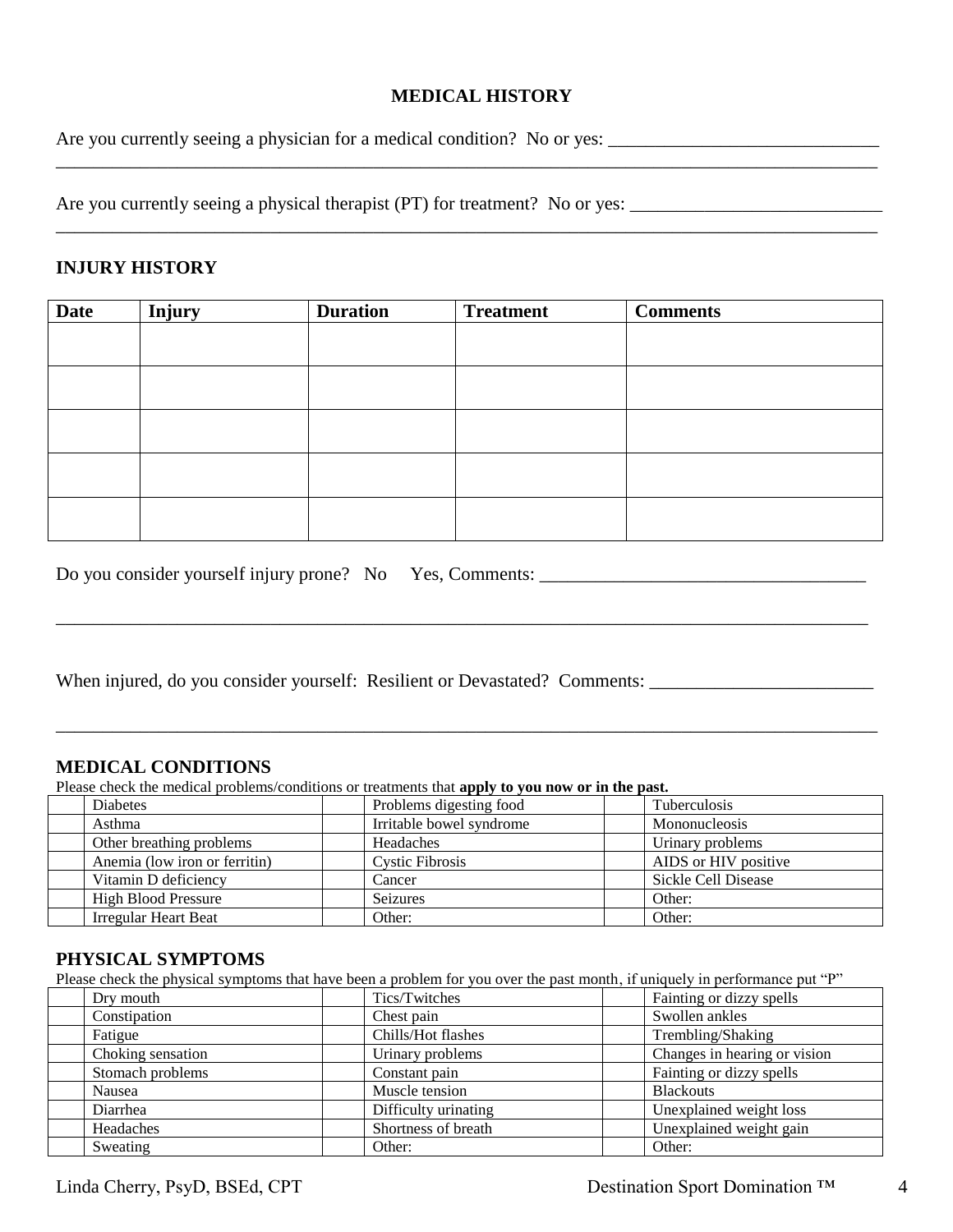#### **MEDICATION**

Please list any medications you are currently taking or have taken within the last year (include vitamins, laxatives, birth control pills or alternative or herbal medicines)

| Medication | Dosage | Date Began | Date Ended<br>(if applicable) | For What |
|------------|--------|------------|-------------------------------|----------|
|            |        |            |                               |          |
|            |        |            |                               |          |
|            |        |            |                               |          |
|            |        |            |                               |          |
|            |        |            |                               |          |
|            |        |            |                               |          |
|            |        |            |                               |          |

#### **ALLERGIES**

| Are you allergic to any medications? YES NO         |           | Are you allergic to any foods? YES NO |  |
|-----------------------------------------------------|-----------|---------------------------------------|--|
| If YES to either of the above, please give details. |           |                                       |  |
| Substance:                                          | Response: |                                       |  |
| Substance:                                          | Response: |                                       |  |
| Substance:                                          | Response: |                                       |  |
| Substance:                                          | Response: |                                       |  |

### **NUTRITIONAL STATUS**

| What is your current weight: | Highest in past year: | Lowest in past year: |  |
|------------------------------|-----------------------|----------------------|--|
|------------------------------|-----------------------|----------------------|--|

\_\_\_\_\_\_\_\_\_\_\_\_\_\_\_\_\_\_\_\_\_\_\_\_\_\_\_\_\_\_\_\_\_\_\_\_\_\_\_\_\_\_\_\_\_\_\_\_\_\_\_\_\_\_\_\_\_\_\_\_\_\_\_\_\_\_\_\_\_\_\_\_\_\_\_\_\_\_\_\_\_\_\_\_\_\_\_

Have you gained or lost more than 15 pounds in the past year? No or if Yes:

If you have gained weight, has it impacted your performance? No If yes: Better or Worse Explain: \_\_\_\_\_\_\_\_\_\_\_\_\_\_\_\_\_\_\_\_\_\_\_\_\_\_\_\_\_\_\_\_\_\_\_\_\_\_\_\_\_\_\_\_\_\_\_\_\_\_\_\_\_\_\_\_\_\_\_\_\_\_\_\_\_\_\_\_\_\_\_\_\_\_\_\_\_\_\_\_

| Are you satisfied with your current weight? Yes or No: |  |
|--------------------------------------------------------|--|
|                                                        |  |

How many meals per day do you typically eat? Breakfast Lunch Dinner

#### **What is a Typical Meal**

**\_\_\_\_\_\_\_\_\_\_\_\_\_\_\_\_\_\_\_\_\_\_\_\_\_\_\_\_\_\_\_\_\_\_\_\_\_\_\_\_\_\_\_\_\_\_\_\_\_\_\_\_\_\_\_\_\_\_\_\_\_\_\_\_\_\_\_\_\_\_\_\_\_\_\_\_\_\_\_\_\_\_\_\_\_\_\_\_**

| <b>Breakfast</b> | Lunch | Dinner |
|------------------|-------|--------|
|                  |       |        |
|                  |       |        |
|                  |       |        |

\_\_\_\_\_\_\_\_\_\_\_\_\_\_\_\_\_\_\_\_\_\_\_\_\_\_\_\_\_\_\_\_\_\_\_\_\_\_\_\_\_\_\_\_\_\_\_\_\_\_\_\_\_\_\_\_\_\_\_\_\_\_\_\_\_\_\_\_\_\_\_\_\_\_\_\_\_\_\_\_\_\_\_\_\_\_\_\_\_\_\_

\_\_\_\_\_\_\_\_\_\_\_\_\_\_\_\_\_\_\_\_\_\_\_\_\_\_\_\_\_\_\_\_\_\_\_\_\_\_\_\_\_\_\_\_\_\_\_\_\_\_\_\_\_\_\_\_\_\_\_\_\_\_\_\_\_\_\_\_\_\_\_\_\_\_\_\_\_\_\_\_\_\_\_\_\_\_\_\_\_\_

Most frequent snacks: \_\_\_\_\_\_\_\_\_\_\_\_\_\_\_\_\_\_\_\_\_\_\_\_\_\_\_\_\_\_\_\_\_\_\_\_\_\_\_\_\_\_\_\_\_\_\_\_\_\_\_\_\_\_\_\_\_\_\_\_\_\_\_\_\_\_\_\_\_\_\_\_\_

| How many days per week do you eat fast food? | Where do you eat: |  |
|----------------------------------------------|-------------------|--|
|                                              |                   |  |

Do you have any dietary restrictions and/or food preferences \_\_\_\_\_\_\_\_\_\_\_\_\_\_\_\_\_\_\_\_\_\_\_\_\_\_\_\_\_\_\_\_\_\_\_\_\_\_\_\_\_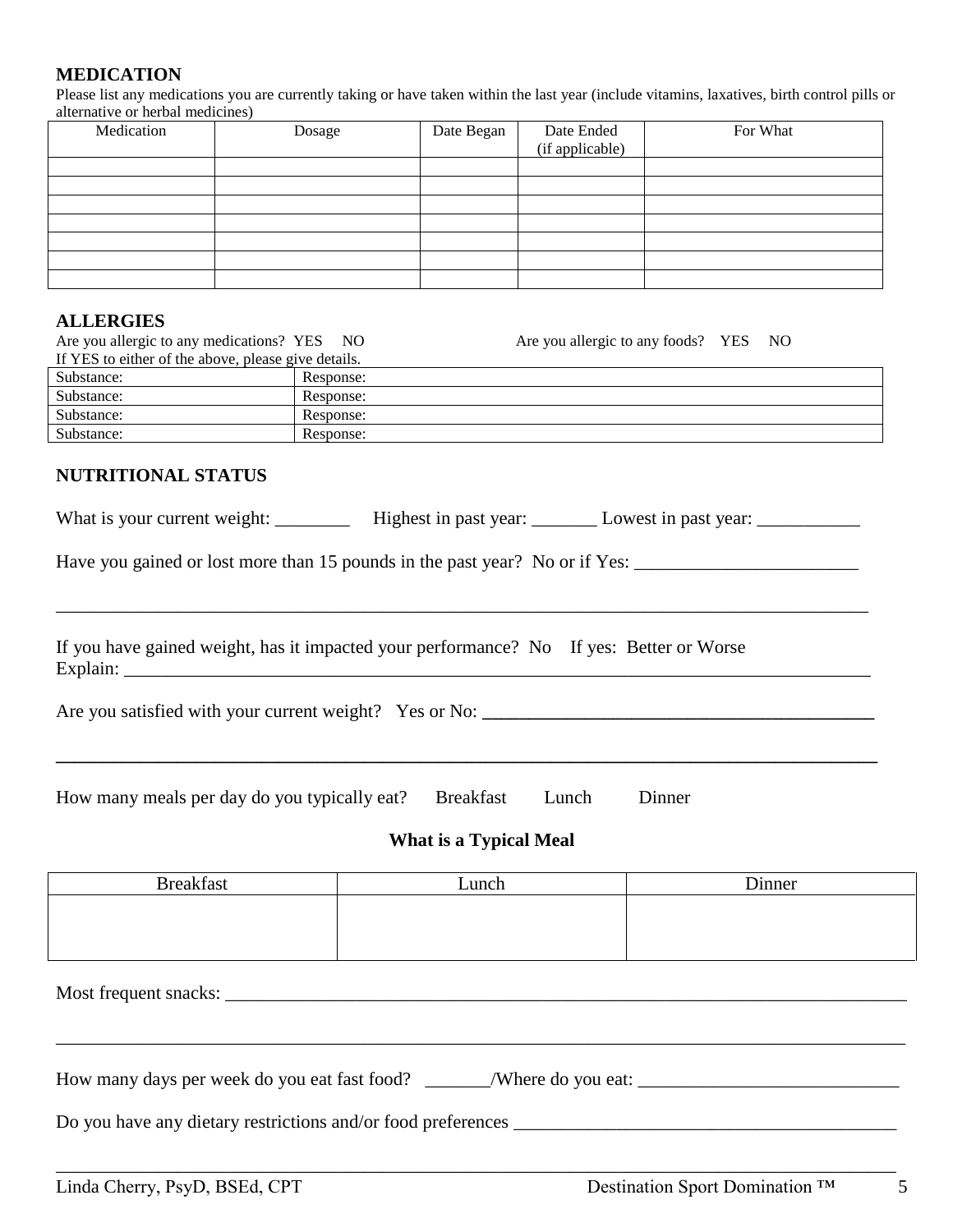#### **Hydration**

\_\_\_\_\_\_\_\_\_\_\_\_\_\_\_\_\_\_\_\_\_\_\_\_\_\_\_\_\_\_\_\_\_\_\_\_\_\_\_\_\_\_\_\_\_\_\_\_\_\_\_\_\_\_\_\_\_\_\_\_\_\_\_\_\_\_\_\_\_\_\_\_\_\_\_\_\_\_\_\_\_\_\_\_\_\_\_\_\_\_

Approximately how much water do you consume on a daily basis?

| Total servings (8 ounces/1 cup):                                       | General comments: |  |
|------------------------------------------------------------------------|-------------------|--|
| Do you consume energy drinks or coffee prior to competition? No or Yes |                   |  |

Do you hydrate differently for competition? Please describe: \_\_\_\_\_\_\_\_\_\_\_\_\_\_\_\_\_\_\_\_\_\_\_\_\_\_\_\_\_\_\_\_\_\_\_\_\_\_\_\_

What questions about sports nutrition do you have? \_\_\_\_\_\_\_\_\_\_\_\_\_\_\_\_\_\_\_\_\_\_\_\_\_\_\_\_\_\_\_\_\_\_\_\_\_\_\_\_\_\_\_\_\_\_\_\_

| Have you experienced:                                       | <b>Currently</b>   | <b>Recently</b> | <b>Previously</b> | <b>Never</b> |
|-------------------------------------------------------------|--------------------|-----------------|-------------------|--------------|
|                                                             | (in the last week) | (in the last 6) | (over 6 months)   |              |
|                                                             |                    | months)         | ago)              |              |
| Been told by a coach or other person to lose weight         |                    |                 |                   |              |
| Been told by a coach or other person to gain weight         |                    |                 |                   |              |
| Taken over the counter weight loss products                 |                    |                 |                   |              |
| Participated in formal weight loss program (i.e. Weight     |                    |                 |                   |              |
| Watchers, Jenny Craig, Nutrisystem)                         |                    |                 |                   |              |
| Independently followed a weight loss program (i.e.          |                    |                 |                   |              |
| Atkins, South Beach Diet, etc.)                             |                    |                 |                   |              |
| Seen a registered dietician (RD)                            |                    |                 |                   |              |
| Received individual counseling for weight loss              |                    |                 |                   |              |
| Received individual counseling for weight gain              |                    |                 |                   |              |
| Independently/followed a weight-gain program                |                    |                 |                   |              |
| Used a journal/nutrition log to track progress              |                    |                 |                   |              |
| Been diagnosed with an eating disorder by a medical         |                    |                 |                   |              |
| professional                                                |                    |                 |                   |              |
| Felt like food was controlling your life                    |                    |                 |                   |              |
| Restricted caloric intake to below 1000 calories per day    |                    |                 |                   |              |
| Used diuretics (water loss pills) or laxatives (pills, tea) |                    |                 |                   |              |
| Binged on food (consumed over 800 calories in a sitting)    |                    |                 |                   |              |
| Purposefully made yourself vomit (purged)                   |                    |                 |                   |              |

#### **RELAXATION AND LIFE BALANCE**

| Do you include any as part of your training           | <b>Currently</b>   | <b>Recently</b> | <b>Previously</b> | <b>Never</b> |
|-------------------------------------------------------|--------------------|-----------------|-------------------|--------------|
|                                                       | (in the last week) | (in the last 6) | (over 6 months)   |              |
|                                                       |                    | months)         | ago)              |              |
| Diaphragmatic Breathing                               |                    |                 |                   |              |
| Meditation                                            |                    |                 |                   |              |
| Visualization and Imagery                             |                    |                 |                   |              |
| Positive Self-Talk/Use of "power words"               |                    |                 |                   |              |
| Yoga or Pilates                                       |                    |                 |                   |              |
| Utilizing Apps for performance enhancement            |                    |                 |                   |              |
| Watching motivation videos (i.e. You Tube, Ted Talks) |                    |                 |                   |              |
| Studying professional athletes' work ethic/training   |                    |                 |                   |              |
| Other:                                                |                    |                 |                   |              |
| Other:                                                |                    |                 |                   |              |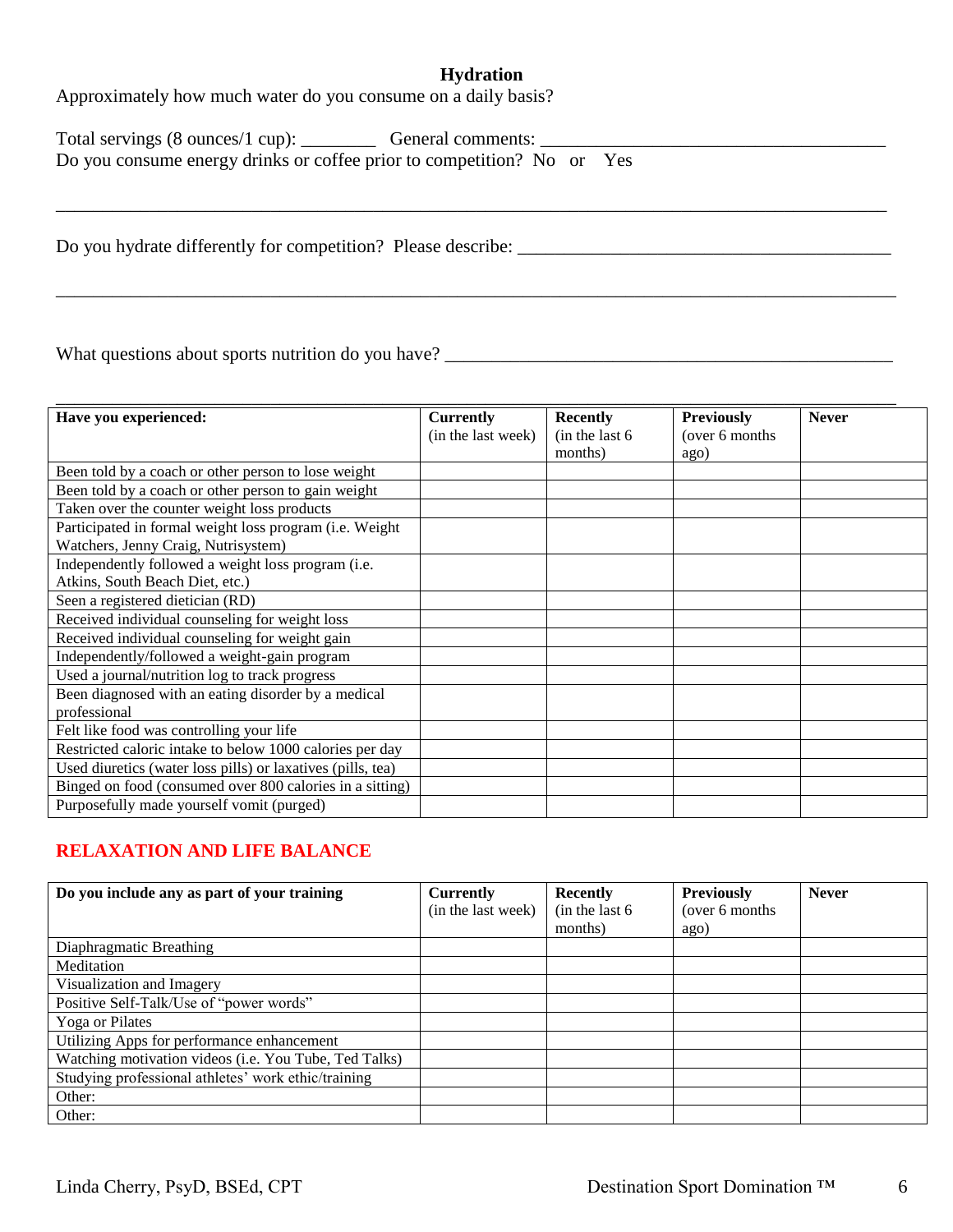#### **POSITIVE COPING SKILLS**

On any given day, we have a bad day or may feel lousy, have a fight with someone, be under pressure academically or to perform. What are your top three coping skills

#### **MENTAL HEALTH HISTORY**

Please check any of the following that apply regarding present or past treatment

| Currently or previously seen a psychiatrist? Prescribing MD        |
|--------------------------------------------------------------------|
| Currently or previously seen a therapist for individual counseling |
| Currently or previously seen a family counseling                   |
| Currently or previously seen a pain management physician           |
| Currently or previously seen a physician for addiction treatment   |
|                                                                    |

Current mental health diagnosis(es);

If you are currently under the care of a counseling professional, would you like them to be a part of your sports excellence team?

Yes or No Comments:

#### **FAMILY MENTAL HEALTH HISTORY**

Please check the mental health conditions or treatments that apply to any members of your family. Please enter the appropriate letter(s) to indicate which family member after the condition (M=Mother, F=Father, S=Sister, B=Brother, A=Aunt, U=Uncle, GP=Grandparents.

| <b>Attention Deficit Hyperactivity Disorder</b><br>or Attention Deficit Disorder | Learning Disability                                           | <b>Mental Retardation</b>                     |
|----------------------------------------------------------------------------------|---------------------------------------------------------------|-----------------------------------------------|
| Psychosis (such as schizophrenia)                                                | <b>Bipolar Disorder or Manic Depressive</b><br><b>Illness</b> | Depression                                    |
| Anxiety Disorder (such as panic disorder,<br>phobia, or very excessive worry)    | Alcohol or Drug Abuse                                         | <b>Hospitalized for Mental Health Problem</b> |

#### **PSYCHOSOCIAL HISTORY**

**Family/Life History (there is often a correlation between significant life events and eating patterns)**

Please check any of the following events that applied to you as a child, adolescent or adult:

| Happy Childhood                                 | Abusive Relationship     |
|-------------------------------------------------|--------------------------|
| Unhappy Childhood                               | Rape                     |
| Death of parent                                 | Miscarriage              |
| Death of someone close                          | Abortion                 |
| Filed for bankruptcy                            | Crime victim             |
| War/ As a citizen or active duty service member | Natural disaster         |
| Poverty                                         | Been diagnosed with PTSD |

#### **Learning/Education**

In general, do you like school? Yes No Comment: \_\_\_\_\_\_\_\_\_\_\_\_\_\_\_\_\_\_\_\_\_\_\_\_\_\_\_\_\_\_\_\_

If college level, what is your major?  $\Box$ 

Are you on any type of scholarship? Academic Athletic (partial full)

In high school, do you have a major of interest\_\_\_\_\_\_\_\_\_\_\_\_\_\_\_\_\_\_\_\_\_\_\_\_\_\_\_\_\_\_\_\_

Do you want to play sports in college? If so, which one(s)

D-1 D-2 D-3 Any college opportunity

Do you anticipate receiving an athletic scholarship No Yes

| Current GPA (if in school) |                  |       |
|----------------------------|------------------|-------|
| Subjects and Grades        |                  |       |
| English                    | Science          | Other |
| Math                       | Foreign language | Other |
| History                    | Other            | Other |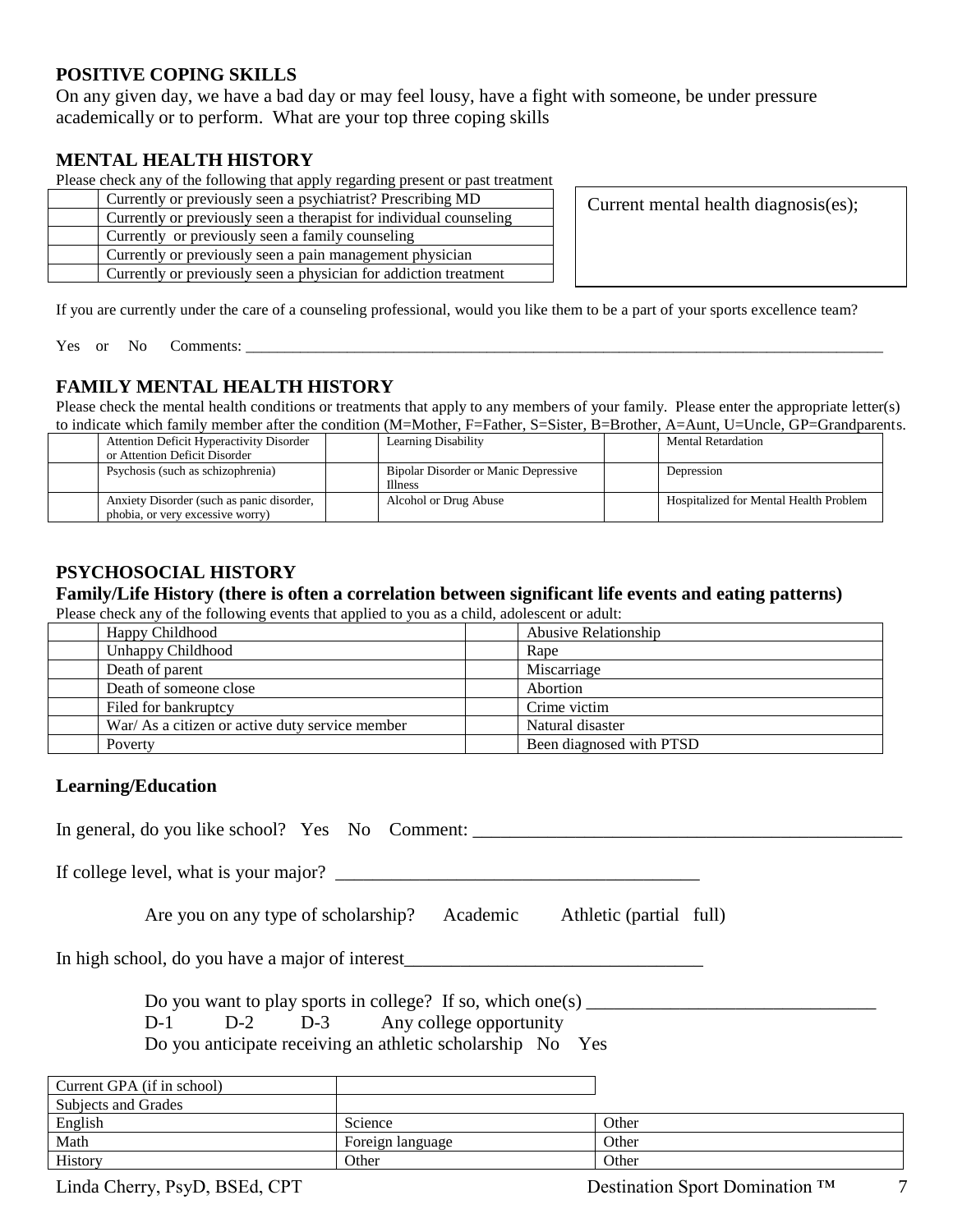#### **Please check any of the following that applied to you during your education (grade school, high school, and/or college)**

|                         |                                 | .                               |                                  |
|-------------------------|---------------------------------|---------------------------------|----------------------------------|
|                         | Bullied about weight/appearance | Being involved in my activities | Being suspended or expelled      |
| Low grades              |                                 | Being held back a grade         | Few friends                      |
| High grades             |                                 | Skipping ahead a grade          | Truancv                          |
| Introverted personality |                                 | Too many clicks, didn't fit in  | Bad social situation didn't pass |
| Other:                  |                                 | Other:                          | Other:                           |
| Other:                  |                                 | Other:                          | Other:                           |

#### **Alcohol Use**

| Please check any of the following that apply to you:                                                                                  |  |  |  |  |
|---------------------------------------------------------------------------------------------------------------------------------------|--|--|--|--|
| Do you drink alcohol now or have you in the past (including beer and wine)? If yes, please answer the following:                      |  |  |  |  |
| Has your alcohol use increased in the past month?                                                                                     |  |  |  |  |
| Have you had problems in your relationships with friends or family due to alcohol use?                                                |  |  |  |  |
| Have you had problems at work or at home due to alcohol use?                                                                          |  |  |  |  |
| Have you blacked out in the past from drinking alcohol?                                                                               |  |  |  |  |
| Have you ever been in treatment for over use of alcohol (including AA, Rational Recovery, etc.)?                                      |  |  |  |  |
| Have you had trouble with the law due to alcohol use (i.e. DUI, drinking underage, public intoxication,<br>alcohol-related violence)? |  |  |  |  |
| Do you drive after drinking alcohol?                                                                                                  |  |  |  |  |
| How many drinks to get a "buzz"?                                                                                                      |  |  |  |  |
| How many drinks to feel drunk?                                                                                                        |  |  |  |  |

#### **Other Substances**

| Please check any of the following that apply to you:                    |                          |  |  |  |  |  |  |
|-------------------------------------------------------------------------|--------------------------|--|--|--|--|--|--|
| Do you use tobacco products? If yes, please answer the following        |                          |  |  |  |  |  |  |
| Kind:<br>Amount per day?                                                |                          |  |  |  |  |  |  |
| Began use at what age?                                                  |                          |  |  |  |  |  |  |
| Do you drink caffeinated beverages? If yes, please answer the following |                          |  |  |  |  |  |  |
|                                                                         | Kind:<br>Amount per day? |  |  |  |  |  |  |
|                                                                         | Kind:<br>Amount per day? |  |  |  |  |  |  |

| Have you ever MIS used:                                | <b>Currently</b>   | <b>Recently</b> | <b>Previously</b> | <b>Never</b> |
|--------------------------------------------------------|--------------------|-----------------|-------------------|--------------|
|                                                        | (in the last week) | (in the last 6) | (over 6 months)   |              |
|                                                        |                    | months)         | ago)              |              |
| Performance Enhancement (PE) (steroids)                |                    |                 |                   |              |
| Over the Counter PE (creatine, amino acids, glutamate) |                    |                 |                   |              |
| Bronchial dilator (asthma inhaler)                     |                    |                 |                   |              |
| Cannabis, THC, marijuana, hashish                      |                    |                 |                   |              |
| Benzodiazepines (anti anxiety): Valium, Ativan         |                    |                 |                   |              |
| Sleeping pills: Ambien, Restoril                       |                    |                 |                   |              |
| Stimulants: Cocaine/amphetamines                       |                    |                 |                   |              |
| Opioids: Oxycontin, Percocet, Vicodin, Demerol         |                    |                 |                   |              |
| Heroin                                                 |                    |                 |                   |              |
| Club drugs: GHB, Ecstacy                               |                    |                 |                   |              |
| Inhalents (glue, paint, aerosol cans, etc.)            |                    |                 |                   |              |
| By prescription: ADHD medications (Ritalin, Concerta)  |                    |                 |                   |              |
| ADHD medications NOT by prescription                   |                    |                 |                   |              |
| Other:                                                 |                    |                 |                   |              |
| Other:                                                 |                    |                 |                   |              |
| Other:                                                 |                    |                 |                   |              |

\_\_\_\_\_\_\_\_\_\_\_\_\_\_\_\_\_\_\_\_\_\_\_\_\_\_\_\_\_\_\_\_\_\_\_\_\_\_\_\_\_\_\_\_\_\_\_\_\_\_\_\_\_\_\_\_\_\_\_\_\_\_\_\_\_\_\_\_\_\_\_\_\_\_\_\_\_\_\_\_\_\_\_\_\_\_\_\_\_ \_\_\_\_\_\_\_\_\_\_\_\_\_\_\_\_\_\_\_\_\_\_\_\_\_\_\_\_\_\_\_\_\_\_\_\_\_\_\_\_\_\_\_\_\_\_\_\_\_\_\_\_\_\_\_\_\_\_\_\_\_\_\_\_\_\_\_\_\_\_\_\_\_\_\_\_\_\_\_\_\_\_\_\_\_\_\_\_\_

Have you ever been prescribed narcotic pain medication post injury? No Yes\_\_\_\_\_\_\_\_\_\_\_\_\_\_\_\_\_\_\_\_\_\_\_\_\_